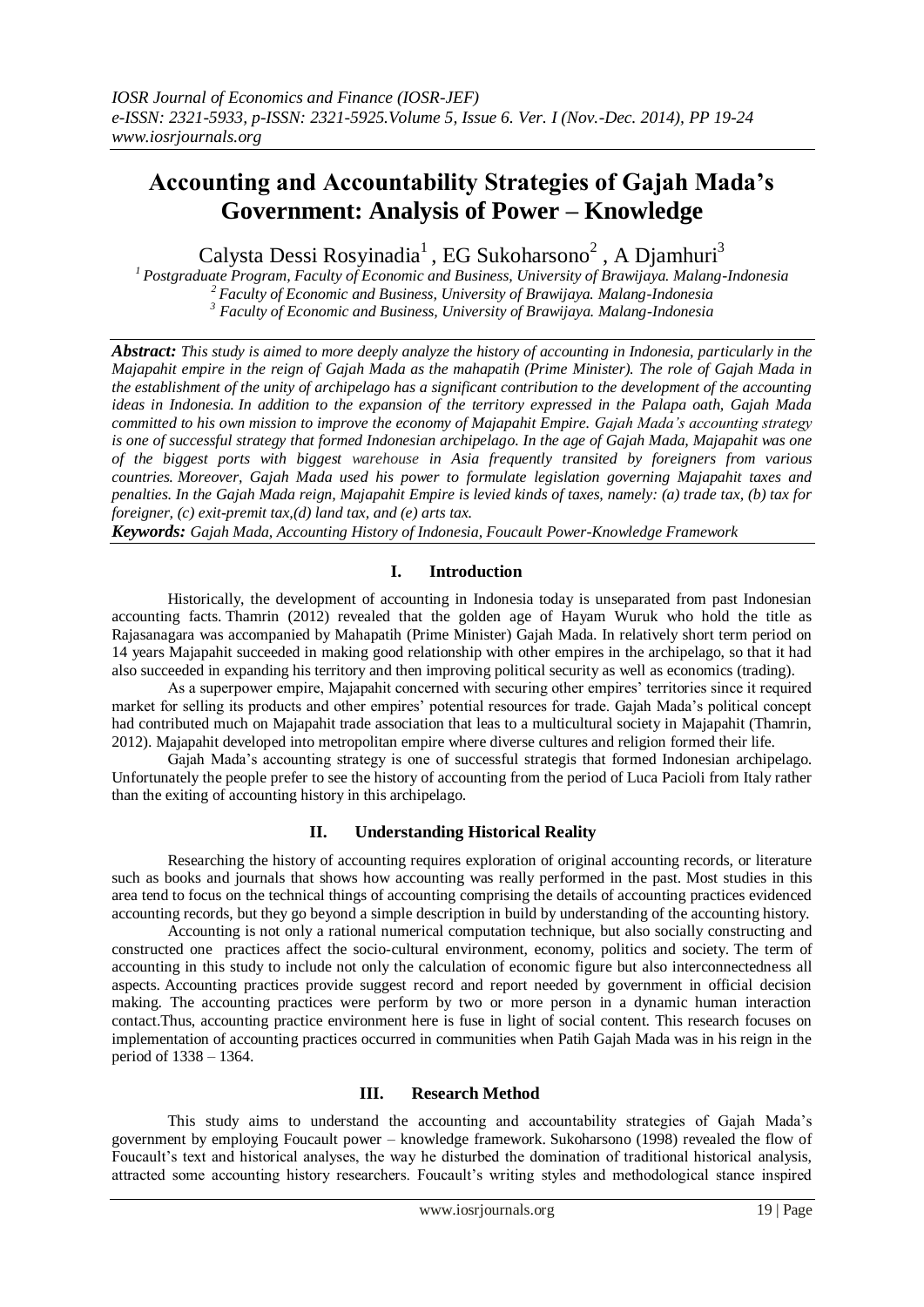accounting history researchers in looking at the past of accounting discipline not only as technical apparatus, but also as "architecture of power" in society. Based on the objective of the study, qualitative research method was employed.This research is a postmodernistic paradigm study that can be understood as ,the opposite of the modernistic one. Thus, Faucouldian framework is a tool and strategy to uncover the accounting and accountability in the Majapahit goverment in the Gajah Mada era. There are two principles of Foucault powerknowledge framework (Foucault, 1980), there are genealogy and archaeology that have different purpose (see figure 1). Genealogy explores the process of how history occurred by using power as its main foundation. Genealogy aims to further develop accounting history toward the emergence of the human sciences and directly aims at to complete historical analysis of system thinking. Archaeology aims to examine the conditions that allow the emergence of the modern human sciences to archaeological projects on the history of power/knowledge relationship. Archaeology focuses on the accounting history of the existing conditions by using knowledge as an analytical tool. Furthermore, following the process of understanding the theoretical analysis, research on trade, taxation, and accountability of Majapahit empire in the era of Patih Gajah Mada, was conducted and interpreted. Through the interpretation, we provide the conclusion about accounting strategy and government accountability of Gajah Mada era.



**Figure 1.** Analysis Method

# **IV. Gajah Mada And Palapa Oath**

Munandar (2010) revealed that Gajah Mada is the son of Gajah Pagon who is Raden Wijaya"s companion. Gajah Mada who grew up in the Pandakan village gained civics education from Gajah Pangkon. Pandakan village mentioned in Pararaton was possibly located in Pandaan, a district in northern Malang.

According to Hariawan (2010), the name "Gajah" means brave, mentally resistance, loyal to his master and behaves like elephant that will banish all obstructions. Elephant itself is a big animal respected by other animals (Munandar, 2010). In Hindu mythology, it is believed as vahana (animal mount) of Lord Indra, while the Lord Indra"s elephant is called Airvata.

The early career of Gajah Mada in Majapahit Empire began with the rank of young bekel (coordinator) and served as the head of Bhayangkara who led fifteen troops. In his career as the head of Bhayangkara, Gajah Mada managed protection for the king Jayanegara, and then was appointed as Kahuripan governor for two years (1319 AD - 1321 AD). Following that, Gajah Mada was appointed as the governor of Daha (Kediri) to replace Arya Tilam who had ciesed. Furthermore, during the reign of Queen Tribhuwana Wijayattungga Dewi, Gajah Mada was appointed as Mahapatih Amangkubhumi (Prime Minister) in 1332 AD.

At the time of his inauguration as Mahapatih Amangkubhumi in 1332 AD, Gajah Mada pledged Palapa oath (Yamin, 1962), that is:

"When I have made unify the archipelago, I will just take a rest, before I conquer Gurun, Seran, Tanjungpura, Haru, Pahang, Dompu, Bali, Sunda, Palembang, Tumasik, I will never take a rest at that time."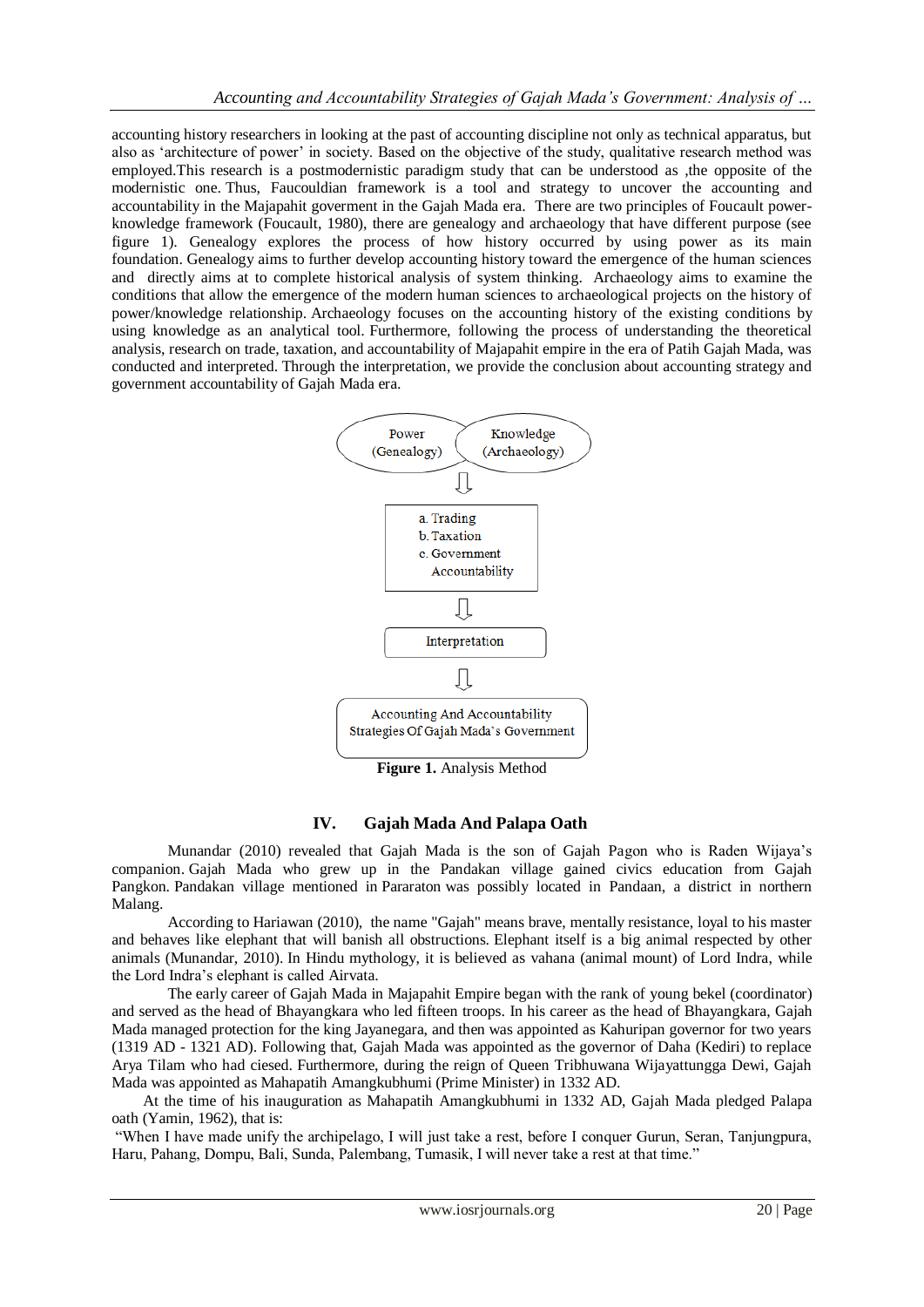The idea of unifying the archipelago was occurred at the reign of Tribhuwana Wijayattunggadewi. It is proven by Gajah Mada who had been able to expand the power of Majapahit to Bali region (1434 AD).

# **V. Tracing Accounting In Trade Practices During Reign Of Gajah Mada's**

#### **5.1 Money as a Medium of Exchange Supporting Economic Activity**

Sukoharsono (1993) reveal money is fundamental to accounting. Not only does it facilitate exchange it is invariably by the major, if not the only, unit of account: it constitutes the basic requisites of accounting recording and measurement. Qudsi (2007) reveal in the Singosari era (Empire before Majapahit), people used money as an exchange medium in trading. Majapahit also using money as medium of exchange, because barter system is considered inefficient. There are two currencies in majapahit: gold and silver currency. Budiasih (2012) reveal both types of transactions are done using gold and silver currency as the transaction has a high value. Transactions with a lower value for money such as transaction in the purchase of various household purposes that is not possible to use two currencies (gold or silver), it is used in barter and exchange of money from Chinese kepeng or perforated pis. Gold currency unit (Munandar., et al, 2010) called as kati, suwarna, masa, kupang, and saga and abbreviated ka, su, ma, ku, sa, and for silver currency called as kati, dharana, masa, kupang, and saga and abbreviated ka, dha, ma, ku, and sa. In addition, silver also called atak. The units of gold and silver currency in more detail is as follows:

1 kati =  $20$  suwarna /  $20$  dharana /  $20$  tahlil

- 1 suwarna / 1 dharana
- 1 masa  $=$  4 kupang
- 1 tahlil  $= 16$  masa

1 kupang  $= 6$  saga

1 atak = 4 kupang  $/ \frac{1}{2}$  masa

The historians reveal that gobog currency was created by Majapahit. The form of gobog money was influenced by Chinese kepeng (foreign currency) . One side of the coin was decorated with human reliefs, flora and fauna. At the other side was decorated with inscriptions written in Arabic, including the confession of faith (syahadat). The historian speculation about the influence Islamic culture in Majapahit evidenced by discovery of gobog currency. This is proved the existing of religious tolerance at that time. The units of gobog currency is:

- 1 gobog  $=$  5 kupang
- 1 dirham perak  $=$  400 gobog
- 1 dirham emas  $= 4000$  gobog

The are foreign currencies in Majapahit site which is becomes the evident that there were economic activities in those days. Several types of money during the Majapahit Empire, namely:

#### **a. Ma Money (Masa)**

Ma (Masa) currency has spherical form with various sizes according to its value. One side of the coin has the picture of four petals with the pattern of sandalwood flower. At the other side of the coin there is ma or ku written in Dewanagari script. The form of kupang currency is more concave than masa.

2 kupang  $= 1$  atak  $= \frac{1}{2}$  masa

# **b. Chinese Kepeng Money**

The form of kepeng money made from bronze has round shape with square hole in the middle. Generally, on the one side, describe about the King rulingthe kingdom at the time and the other side is left blank or inscribed with Chinese scripts. The circle in the middle of coins has function to tie the coins so that some coins can be tied into one. Pisis unit of money in more detail is presented as follows:

- 1 kupang = 100 pisis , 1 atak = 200 pisis
- $1$  masa = 400 pisis ,  $2$  masa = 800 pisis
- 1 tali = 1000 pisis, 1 laksa / 1 keti = 10.000 pisis
- 1 tahil emas = 60 kepeng, 32 kepeng =  $\frac{1}{2}$  tahil emas

There are several types of Chinese coins in circulation in Majapahit era (Amelia, 1986), namely:

- 1. Metal Currency of Tang Dynasty (618-907 AD)
- 2. Metal Currency of Song Dynasty (960 1279 AD)
- 3. Metal Currency of Yuan Dynasty (1279 1367 AD)
- 4. Metal Currency of Ming Dynasty (1368 1644 AD)
- 5. Metal Currency of Qing Dynasty (1644 1911 AD)

# **5.2 Market as a Supporting Place for Trade**

There was river and sea transportation in Majapahit to establish relationship with another areas. The transportation means was of lancing (boat), tambangan (ferry boat), benawa (big boat), jong (junks),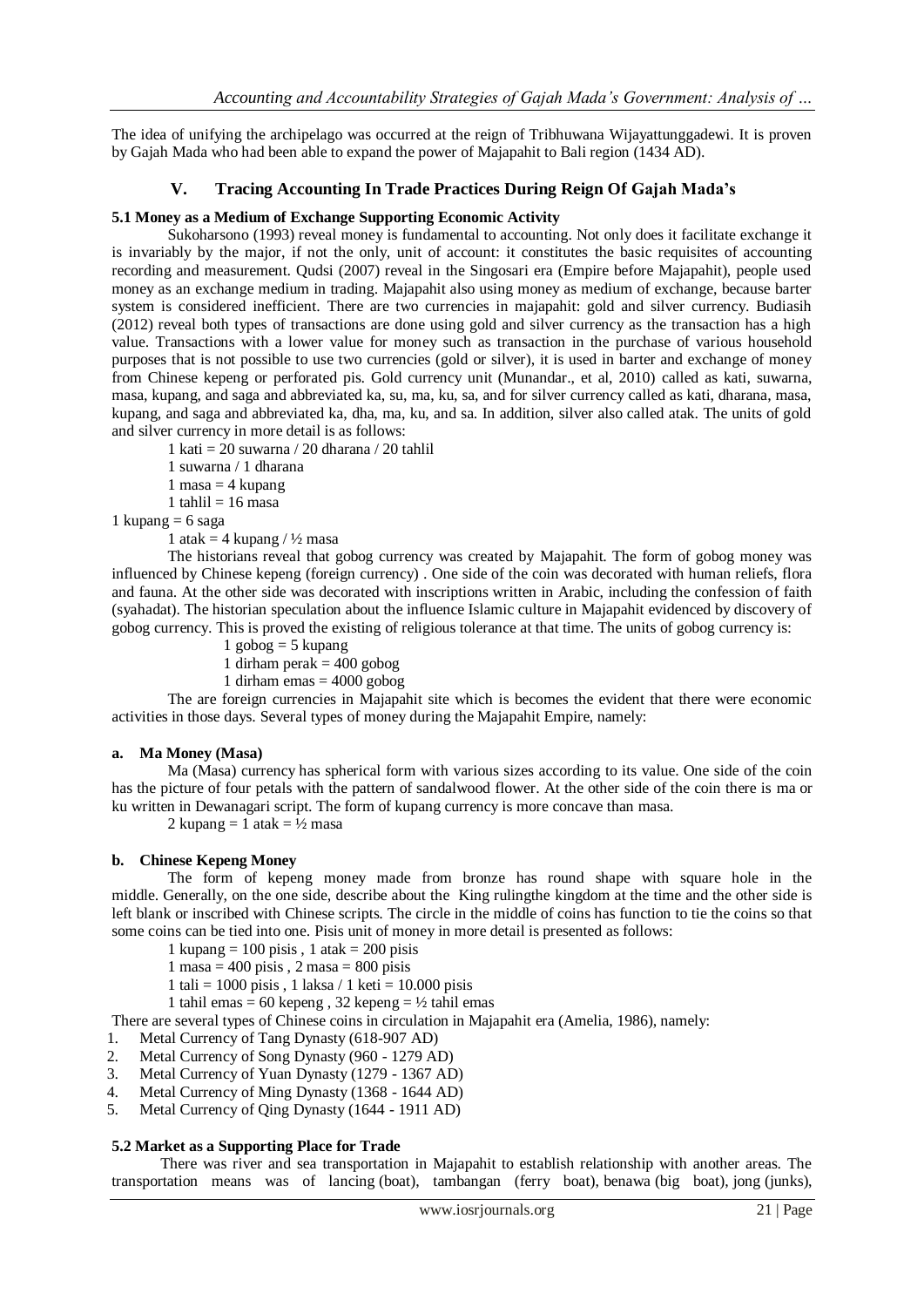and bahitra (ark). The coastal ports in Majapahit era included Gresik, Tuban, Jaratan, Pasuruhan and Surabaya, while the names of the inland port were Bubat, Canggu and Terung. In addition,there were several places along the river crossing as Brantas and Bengawan Solo river, which served export and import activity in Majapahit. The water transportation also support economic activity by developing market within the areas of transportation.

Market based economic activities accommodate wide range of products. Market emerged and grow due to the increasing economic needs of the community, which encourages distribution of goods. Christie (1998) asserts that three types of traders, namely:

- a. Abakul (retail traders)
- b. Adagang (wholesalers)
- c. Banyaga (merchant wholesalers)

There were wanigrama (male merchant) and wanigrami (female merchant). Royal officers who set all of these merchants" interests were called as juru wanigrama and juru wanigrami. Based on Negarakretagama pupuh 12 (3), it is mentioned that the location of the market was in the north of Majapahit palace.

# **5.3 Agriculture as a Supporting Sector for Trade**

Majapahit Empire was also known as an agricultural country, because its civilization lived from farming. Agricultural products, especially rice, became an important commodity in the domestic and interinsular trade. Gajah Mada as the Prime Minister then formulated rules related to agricultural land with the consent of Hayam Wuruk. The regulation was made to set the course of community. activities in terms of agriculture and land, as a form of The King"s attention and protection. Capital of Majapahit empire located in Trowulan had an area of 10 x 10 km square (Mundardjito, 1986) and most of Trowulan areas were utilized as agricultural land.

#### **5.4 Industry as a Supporting Sector for Trade**

Majapahit had small industry of handicrafts that run made by the people of Majapahit. Groups of paramacra (craftsmen) during the Majapahit were differentiated by type, namely the makers of pots of dyun (copper), baskets of magwai kisi (palm leaves), magawai payung wiu (umbrella), mangapus (rope), mangharen (charcoal), makala manuk (bird snare ).

#### **5.5 Foreign Relations**

Due to Majapahit natural conditions consisting of large and small islands connected by strait and sea, cruise factor was very important for building economic relations among Indonesian people. In addition, Majapahit is also located in a trade route between the two ancient trade centers, namely India and China. Gajah Mada brought not only trade but also politics missions to other nations. In the age of Majapahit, international trade was already well developed. The strategic location of the Majapahit made it as an enterpot of trade. The trade items included iron ore from Sulawesi, sandalwood from Timor, pepper from Lampung and Banten, camphor of Sumatra, silk fabrics from China, patola fabrics from India. The large quantities of goods were imported from China. The discovery of goods made of porcelain indicates that Majapahit society also used porcelain furniture which was a luxury item for daily use. Porcelain found during Majapahit era came from China, Thailand (Sawankhalok and Sukhothai), Cambodian (Khmer) and Vietnam. Chinese traders also brought salt to Indonesia, because salt at that time was a very salable and expensive good. Such other goods covered musk, rhubarb (a type of vegetable), pearls, gold and silver, silk, iron, tooling equipment, and others. The discovery of statues of faceless strangers signifies that there were many foreign traders who stopped by, and even settled in Majapahit, like Cola, Khmer and Chinese people.

# **VI. Tracing Accounting In Taxation During Reign Of Gajah Mada's**

# **6.1 Tax as a Source of Country's Revenue**

Tax was also the largest revenue of Majapahit empire. Taxation was obtained from goods and services and collected from the people. Tax is a consequence of living in society and state. It can be said that the emergence of a contribution or tax is due to the question of who will pay for all the interests and shared needs (Judisseno, 2005).

People have an obligation to pay tax on the activities undertaken on land owned by the king, that amount of payment is determined. Because tax is the largest source of income for the empire, it requires regulations governing tax mechanism that serves the purpose tax levy to finance all the empire"s activities as well as to optimally improve and achieve people's welfare. Majapahit Empire under the leadership of Gajah Mada, had set up legislation to regulate all disputes and sanctions provided in the form of fines, which would be used to fund the activities of the empire. It can be concluded that state tax obligation was a form of dedication, and the active role of citizens and other community members, to fund the implementation of various development that is set up in regulation for people"s welfare. Sukoharsono(1998) indicated that there were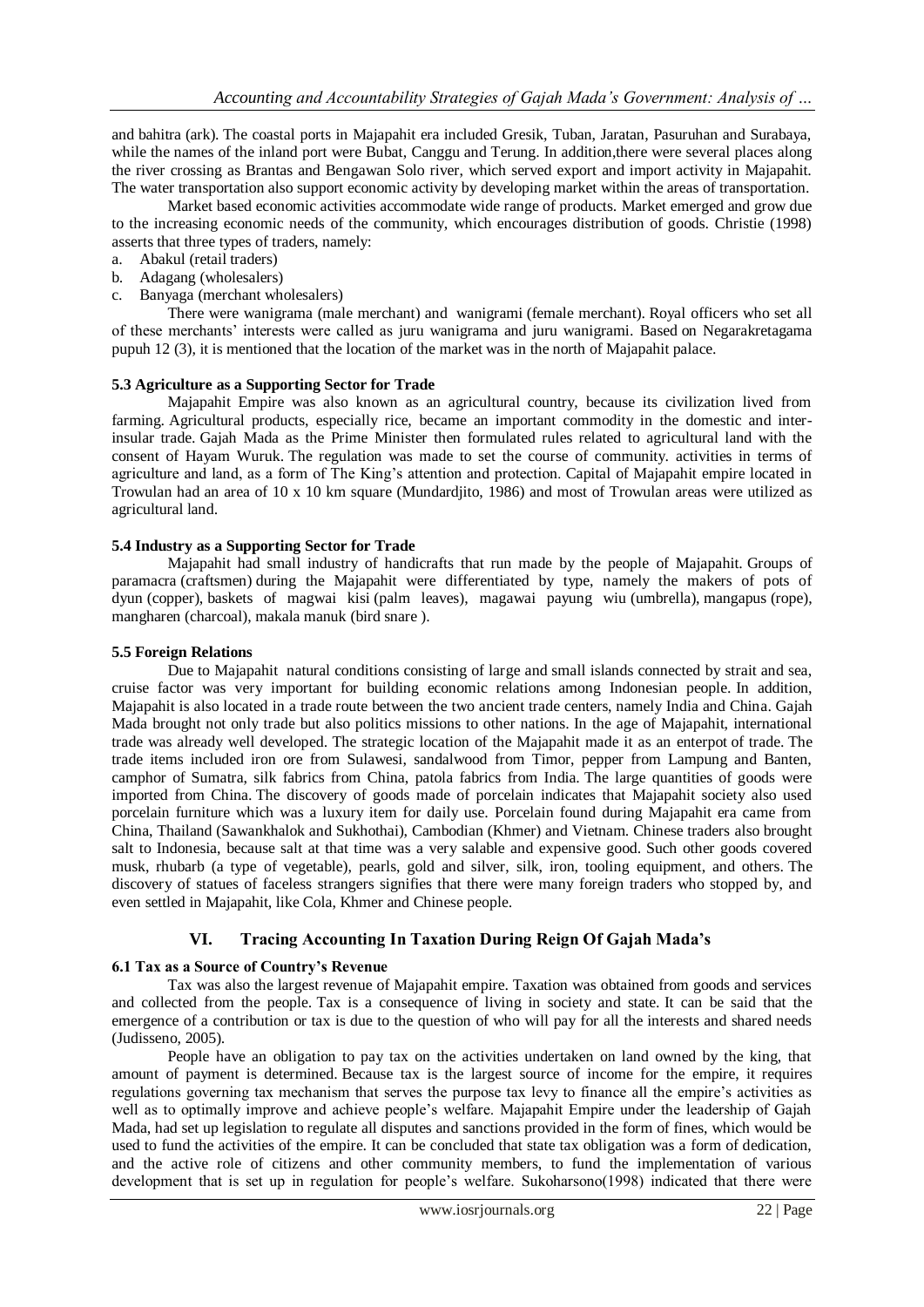various rates and different types of levies in respect of different commodities, occupations and other matters. The same occupations or commodities could result in different tax rates.

#### **6.2 Types of Taxes in Majapahit Era**

In addition, tax collection covered variety sectors in the society. Several types of taxes set at Majapahit Era (Dwiyanto, 1995) were:

# **a. Trade Tax**

Trade was called sambyawahara, while the activity was called masambyawahara. Information on trade tax can be known from the existence of business restrictions in a sima.

#### **b. Tax for Foreigners**

Foreigners were called kilalang citizens (that can be enjoyed). Tax must be paid by foreigners (other than natives) who settled in the region of Majapahit.

# **c. Exit-Premit Tax**

Exit- permit tax or entry and exit tax in the region was known as pinta palaku.

# **d. Land Tax**

The entire land in the region belonged to the Majapahit king, and therefore all activities carried out on land belonging to the king to pay tax.

#### **e. Arts Tax**

Each art group activities held on land owned by the king had to pay tax.

# **VII. Tracing Accounting In Government Acccountability During Reign Of Gajah Mada's**

Negarakretagama pupuh 10 describe that the mayor visited the Kepatihan Amangkubhumi (Prime Minister building) led by Gajah Mada in order to report the administrative activities in the area. Majapahit goverment administration had five authoritative leaders called Sang Panca Ri is capability they were (Kawuryan, 2006):

- a. Patih Amangkubhumi (Prime Minister) / the Prime Minister who supervised Rakryan Tumenggung (commander), Rakryan Rangga (commander assistant), Rakryan Kanuruhan (communicator) and Rakryan Demung (regulator the royal household). He ruled as the regulator of the government implementation in all regions of Majapahit, and therefore Sang Panca Ri Wilwatikta was visited by the State authorities and local subordinates for government affairs.
- b. From the Prime Minister, commands down to wedana (the district officer), the district head.
- c. From wedana down to akuwu, the head of a group of village.
- d. From akuwu down to buyut, village elders.
- e. From buyut down to the villagers.

The empire revenues derived from the tax would be returned to the people to develop infrastructure such as building roads, bridges, places of worship, etc., or used to pay the salaries of empire officials. Not every village or villagers had to pay tax. In certain cases, there were villages which were fully exempted from any levy or tax as shown in the Selomandi II Inscription (Yamin, 1962). Therefore, the king issued a decree on tax exemption called rajamudra. The types of tax exempted were: putajenan, ririmbangan, pabata, titisara, rarawuhan, titiban, jajalukan, susuguhan, pangisi kendi, sosorokan, garem, hurughurugan dalan. Pujatenan means community service, riribangan is tax on the brick manufacture/ brick selling, rarawuhan is defined as dues for roadwork.

# **VIII. Conclusion**

Majapahit people had known and applied accounting in broad sense in their economic activities. This evident is proven by the discovery of currency used as a medium of exchange in economy activity. Another evident of Majapahit accounting is the discovery of inscriptions which contain of tax collection system and claims (note receivable), which were made to record all economic activities. Negarakretagama mentioned that tribute must be given to the king as a form of community loyalty.

Foucault power-knowledge concept was also seen in the development of the Majapahit accounting. The power of Hayam Wuruk and Gajah Mada was a force in society that shaped the behavior of Majapahit people in their social life. Legislation of Majapahit Empire proved that the power of Hayam Wuruk and Gajah Mada became the power which had a significant role in shaping the pattern of empire accounting, Gajah Mada used knowledge that he had in all societal areas, including accounting. The power of Gajah Mada"s knowledge generated concept of power. For example, through knowledge on politics, Gajah Mada made it as a reference to establish broader power. Palapa oath pledged by Gajah Mada is one form of the power-knowledge concept. In broader sense, the palapa oath was pledged with any basis, Gajah Mada had carefully thought about the areas that should be under the rule of Majapahit. Majapahit economic conditions which were limited to agriculture and small industries, made Gajah Mada rack his brain to formulate a strategy for developing the economy of the